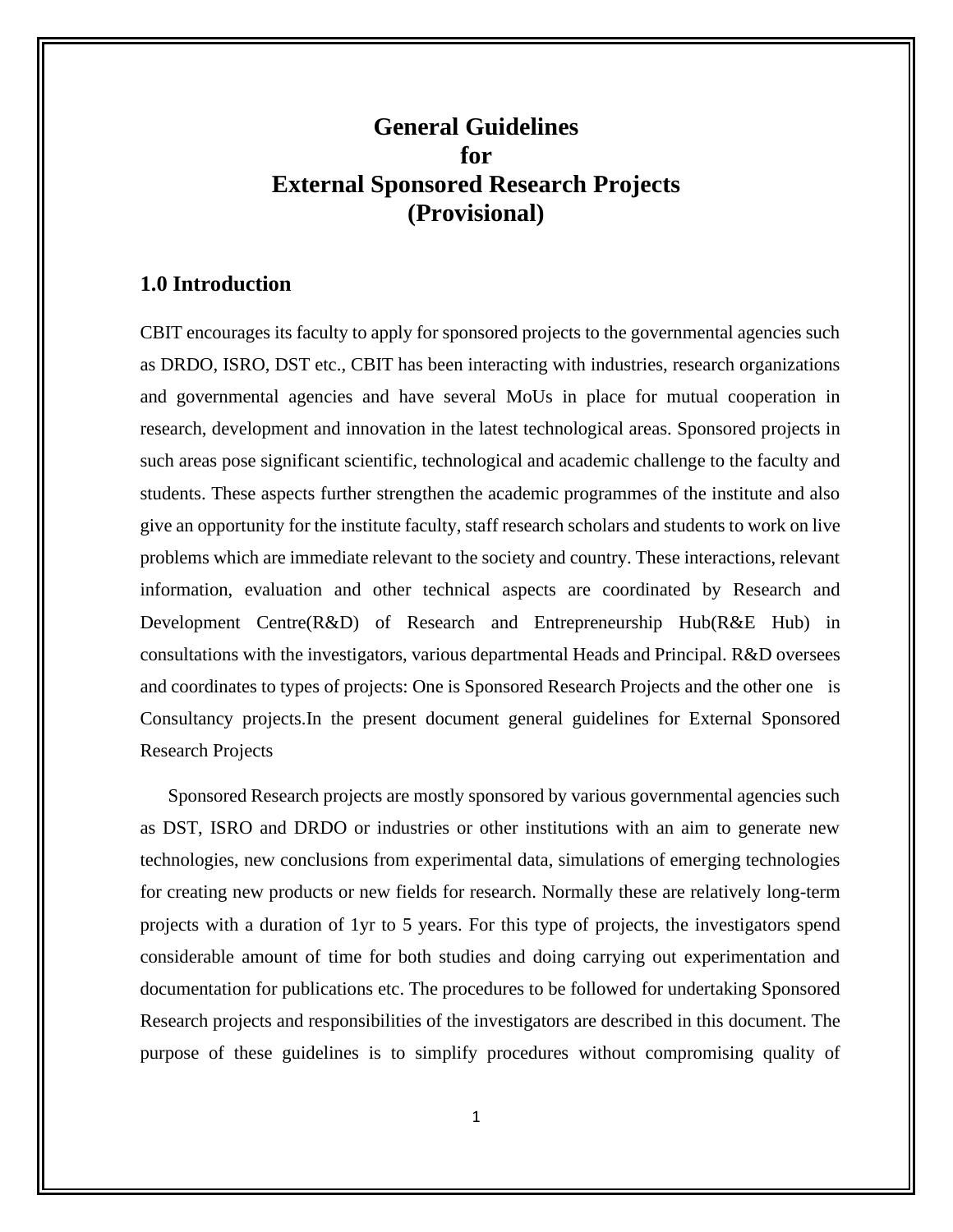research and interests of the institute and make the investigators to feel 'doing a sponsored project' as pleasant and exciting experience.

#### **2.0 Initiation of Project Proposal**

From time to time the governmental agencies advertise various sponsored research project schemes in their websites and or though newspapers. Sometimes, the sponsoring institute itself may contact a faculty whose expertise they need. Once the invidual faculty (Principal Investigator (PI)) feels that he got the expertise in an identified research scheme he can prepare the proposal as per format given by the sponsoring agency. It is always preferable to have at least one co-investigator (Co-PI) with identified work to be done by the Co-PI. If the PI who has less than proposed project period of service for superannuation at the time of submitting the project proposal should include another faculty member with a longer service by at least, project period as a Co-Investigator

#### **2.1 How to Apply**

Project proposals mainly consists of aim, objectives, significance of the proposal, current status nationally and internationally, methodology, Results (Experimental/ Simulation), time schedule (Pert Chart), Budget, Summary and references. The proposal is to be prepared in the sponsoring agency's prescribed format. The following are only very brief general guidelines in filling up the prescribed format, not necessarily includes all aspects.

- i) Title: Should be precise and reflects the latest development in the chosen area.
- ii) Aim: Confine one sentence and give gist of the whole project
- iii) Objectives: To achieve the aim main steps / tasks can be considered as objects. Generally, limit to 4 objectives.
- iv) Significance: Spell out how the proposed work is useful in advancing the existing technology and its application to the society.
- v) Current Status nationally and internationally: Mention which institutions / individuals have been doing this type of work by citing latest peer reviewed and internationally acclaimed journal papers.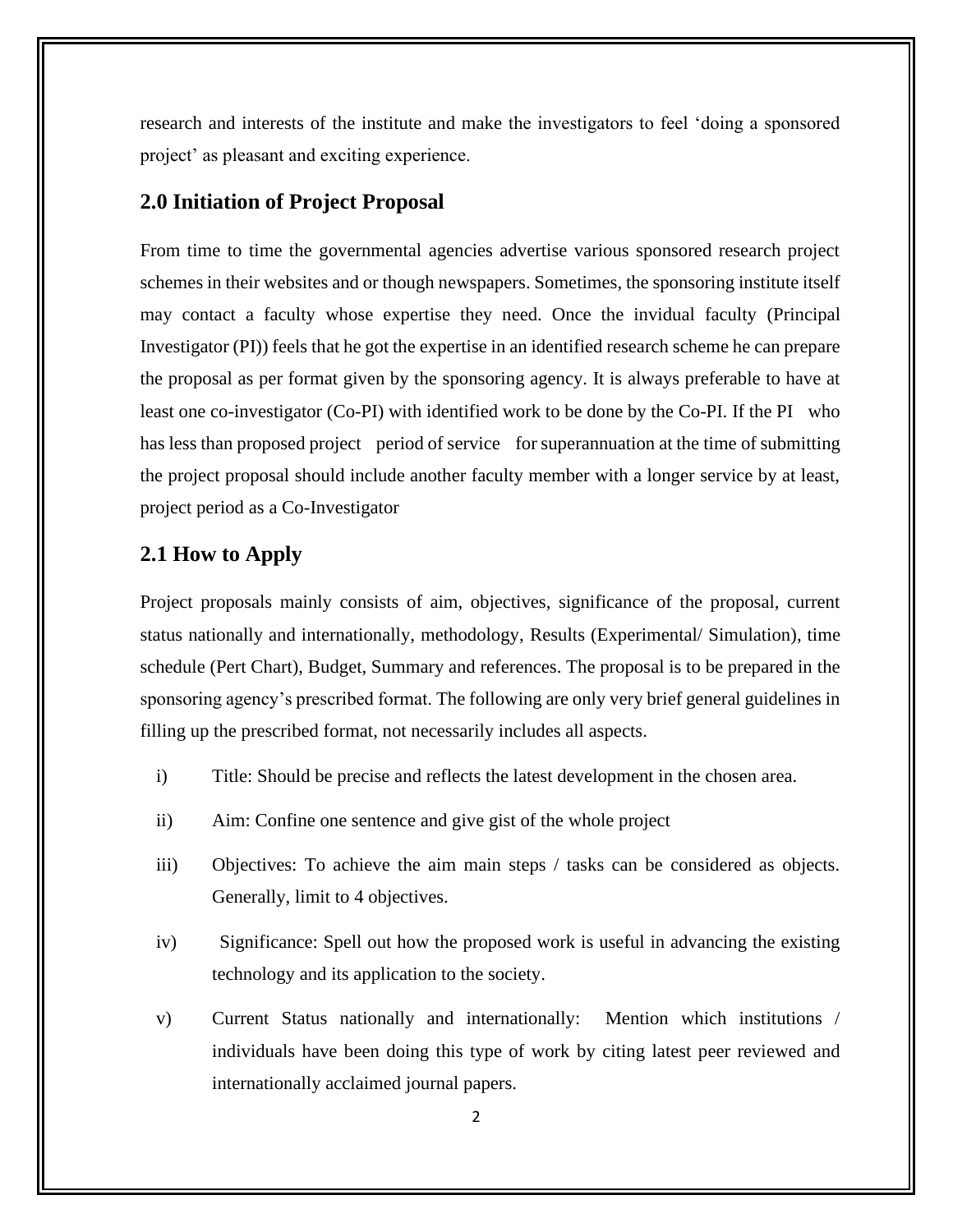- vi) Results: Include a few experimental / simulation results in the proposed area so that the reviewer will get confidence in the investigators ability to execute the proposed work and complete the project successfully.
- vii) Time Schedule (Pert Chart): Prepare the pert chart that should truly reflect the activities mentioned in the objectives. Project staff recruitment (if applicable) and project completion documentation should be invariably mentioned in the pert chart.
- viii) Budget: Propose the realistic amount for all anticipates expenses for project staff, equipment, travel, consumables, contingencies and institution overhead. Make sure that maximum allowable institutional overhead is included in the proposal (normally it varies from 10 to 20% of the overall project cost).
- ix) Summary: Overall aspects of the complete can be comprehensively described in this section.
- x) References: Should contain peer reviewed standard papers, preferably latest ones.

#### **2.2 Submission Procedure:**

The proposal together with the details of infrastructure required from the Department duly forwarded / approved by the Head of the Department(s) is to be submitted to the Director, R&D. The Director after the scrutiny of the project proposal and the Institute's commitments with respect to the infrastructure facilities invites the PI to give a presentation before internal research committee. After approval by the committee, it will be forwarded to Principal for signature after which it can be submitted by PI to the sponsoring agency.

After successful submission of the project proposal to sponsoring agency the following documents are to be submitted to R&D Centre for future reference.

- i. Brief Details of Submitted Project Proposals (Appendix A)
- ii. Self-Declaration on Status of Projects and Training Programmes (Appendix B)

Those who are not able follow the above procedure due to unavoidable circumstances should send the dully filled 'Questionnaire on Submitted Proposals' (Appendix C) to Director R&D.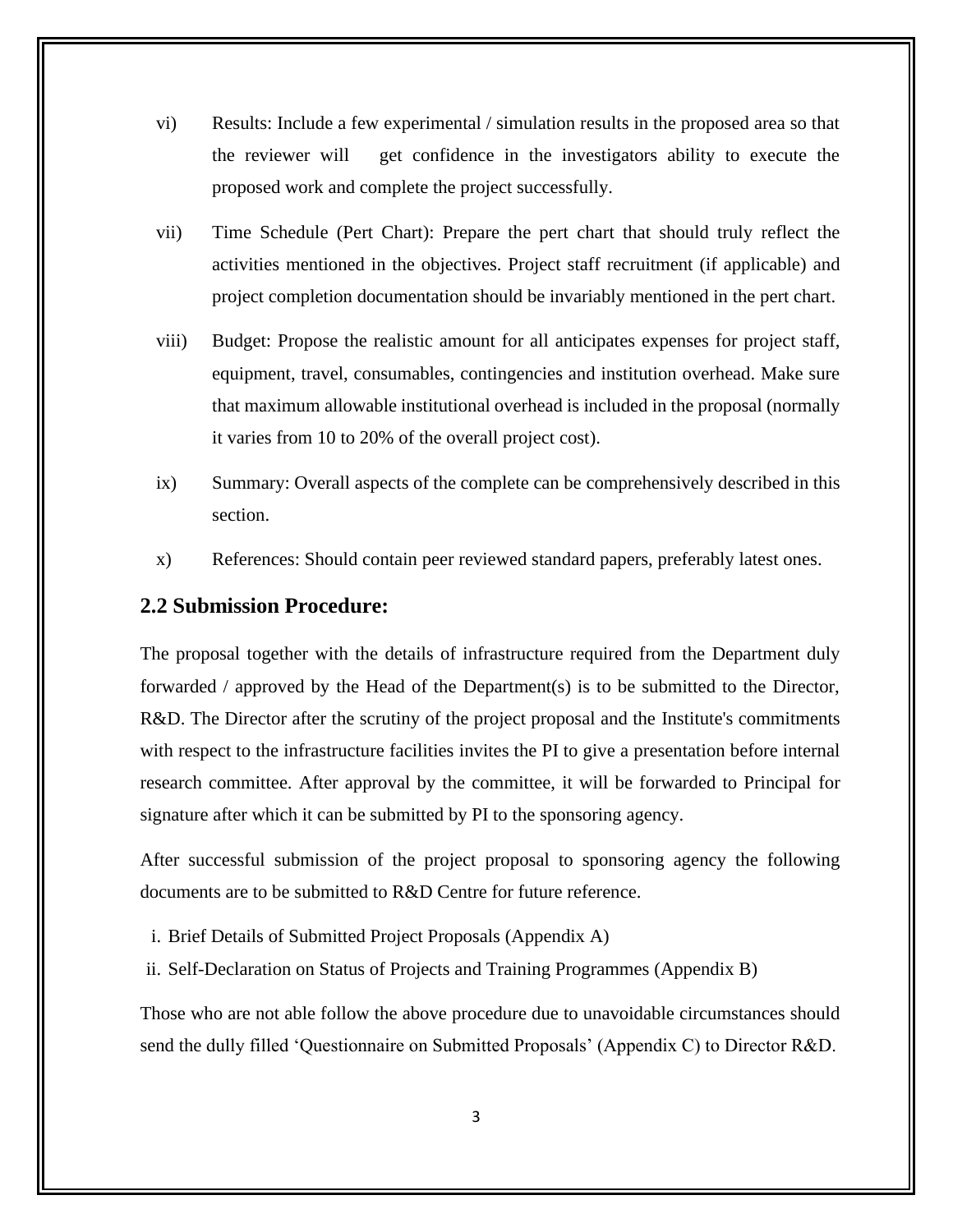#### **2.3 Procedures for Sanctioned Projects**

#### a) Project Identification Number:

As soon as the PI receives the project sanction letter, he should send the copy of the sanction letter to Director and the HoD. After noting the information Director R&D assigns a project number, which should be used in all correspondence within the institute. This helps to identify the project and to facilitate to monitor the progress and maintain the statistics of all projects within the institute. This also helps in providing project related information to various accreditation and ranking systems.

#### b) Bank Account:

A joint SB / current account will be put into operation to maintain all the project funds as per sponsoring agency's guidelines. This account will be operated by the principal and PI. This account number can be communicated to the funding agency so that the money can be deposited directly to this account.

c) Date of Commencement: The date of commencement of the project; is the date of receipt of the first instalment of the project fund from the funding agency or the date of approval of the project/date of joining of the staff, whichever is acceptable to the funding agency.

#### **2.4 Recruitment of Project Staff:**

The PI should take the timely initiative to recruit the sanctioned staff by advertising the announcement in newspapers (if sufficient funds are available), institute website and circulating the announcement to various other institutions where prospective aspirants are expected to be available by giving at least 10 working days to respond. The notification should contain the details of post, pay, minimum qualifications and desired qualifications and experience if any (Appendix D). The following step by step procedure is followed for the recruitment of staff:

a) PI has to prepare the notification and the department issues the advertisement/announcement as per the prescribed norms for which the expenditure if any will be debited to the project contingencies. The address for receiving the applications will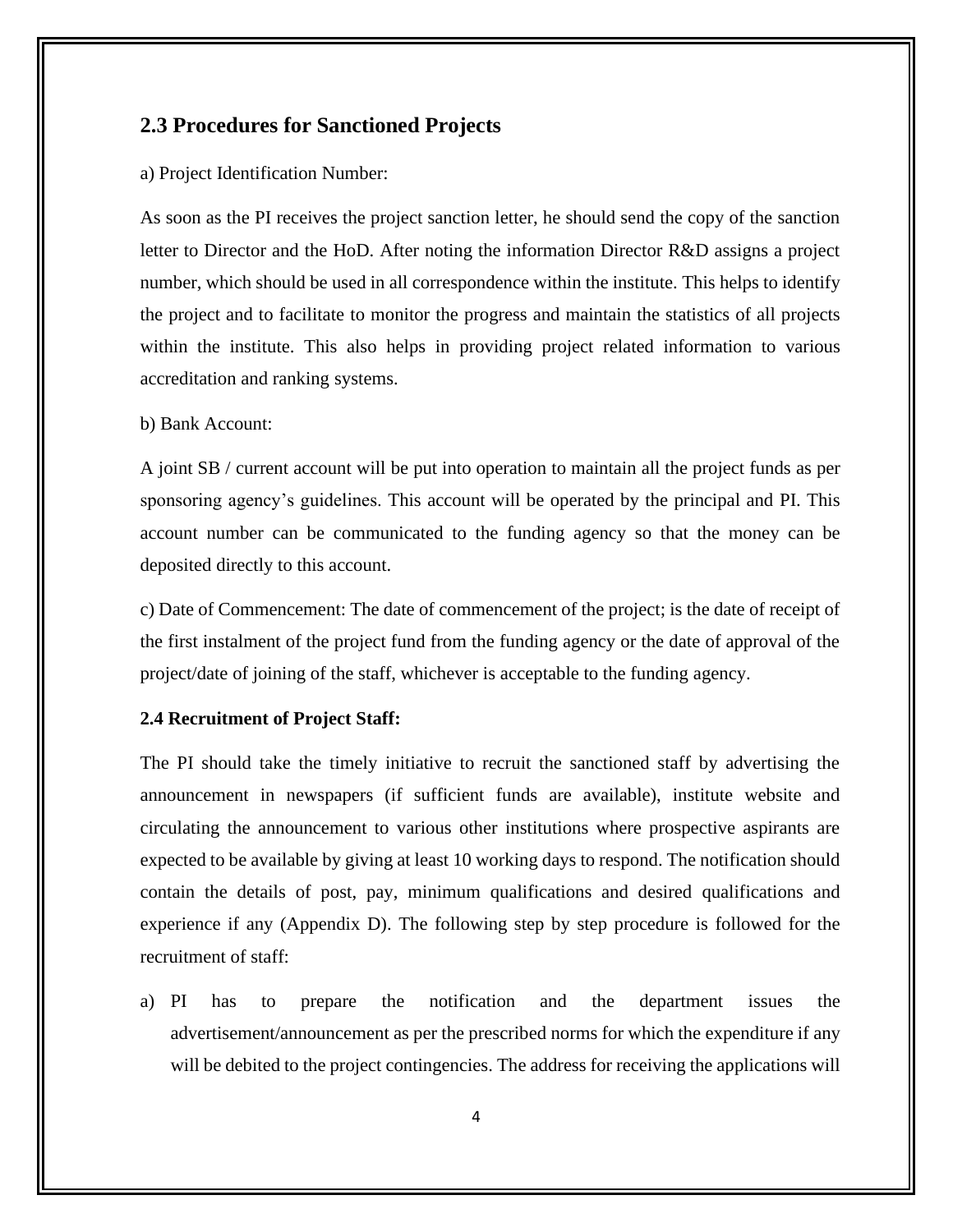be HoD. After scrutiny by the Departmental Research Committee (HoD, Senior faculty and PI) will shortlist the candidates and the same will be informed to Director R&D.

- b) Director constitutes a Selection Committee, in consultation with the principal and intimates it to the PI. The PI, in consultation with the Chairman and members of the Selection Committee has to fix a date and venue for the interview and also to take action for calling candidates for interview.
- c) Objective type tests if any and the Selection Interview are to be organised by the PI in consultation with the Chairman and Selection Committee Members. Bio-Data of the candidate in the prescribed form to be obtained and certificates verified before the commencement of interview.
- d) The proceedings of the Selection Committee meeting prepared in the standard format provided by the R& D centre have to be sent to the Director for getting approval of the Principal
- e) On approval by the principal, HRD, issues an offer of appointment to the selected candidate(s). Appointments are initially made for six months which can be extended for the full duration of the project depending on the performance of the candidate.
- f) Staff can be appointed on ad-hoc basis at any time of the project.
- g) Project staff designations and qualifications:

The designation and qualification and pay should be compatible and standard norms as applicable in government agencies and government academic institutions have to be followed. More information on these aspects can be found in their websites. Whatever post is desired, its qualification, pay have to be approved by the director R&D.

h) Facility to use services of graduate and post graduate students:

On Part-time basis students can be employed to utilize their services for specific works in projects. Remuneration rate has to be fixed by the concerned coordinator at the rate between Rs.60/- and Rs.120/- per hour. During the Academic session, only part-time engagement is allowed. Such part-time engagement should not exceed a maximum period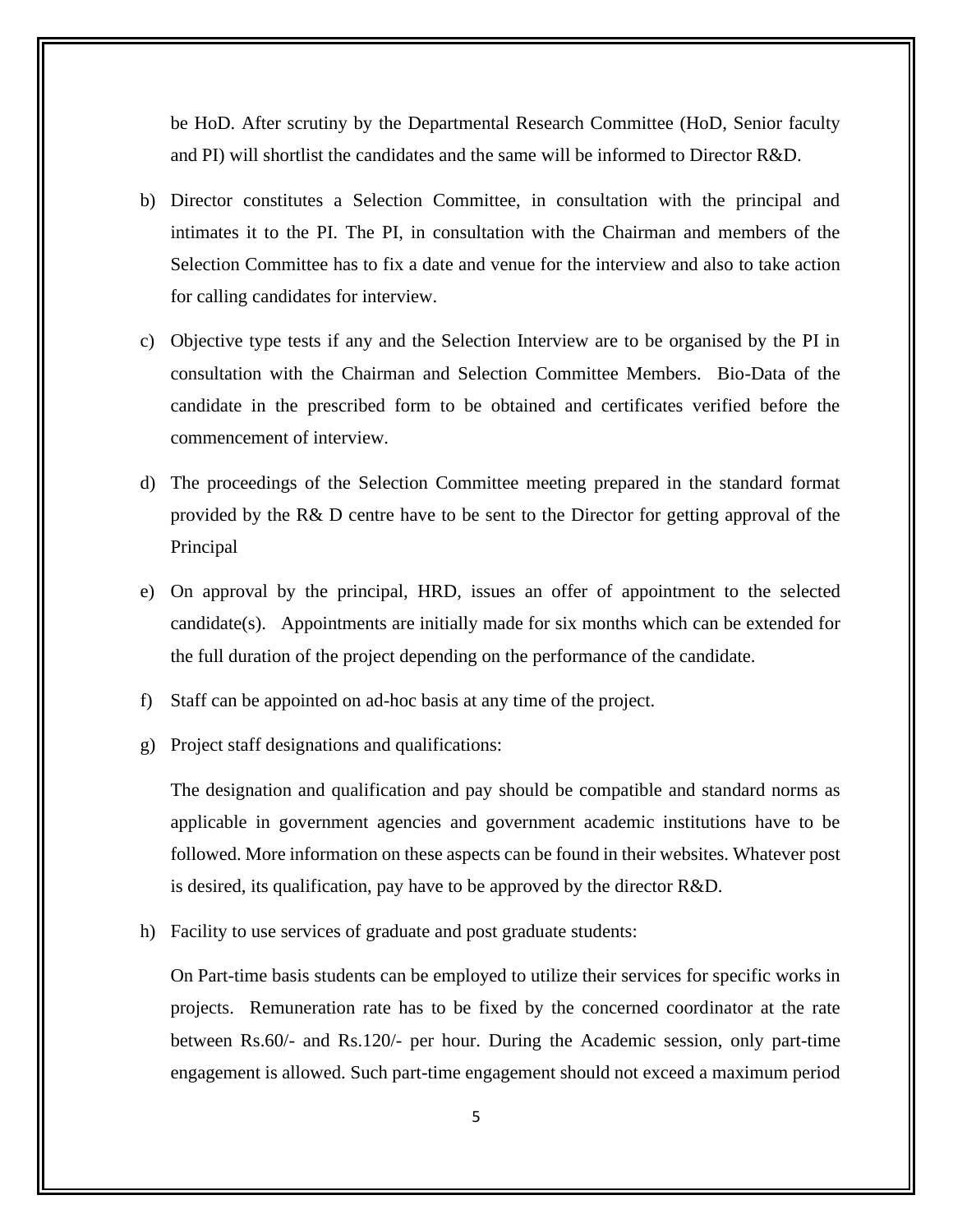of 40 hrs per month. During vacation / ME project period this is 120 hrs per month. The payment shall be only for the duration for which the student has actually worked. The payment is made based on the certification given by the coordinator. All part-time payments will be only for the duration of the project. The parttime payments have to be made from the contingency / staff head of the projects as per sponsoring agency's norms.

Project Staff Administration The following procedure will apply with regard to the administration of staff recruited on selection or ad-hoc basis. a) The Project staff will work directly under the supervision of the PI. Their attendance and punctuality in work, the allocation of duties is all made by the PI. b) The personal files of the project staff will be maintained by the PI. c) The project staffs are eligible for Leave as mentioned in Annexure II. d) Project Staff are eligible only for the consolidated salary as mentioned in Annexure II and not eligible for any other benefits. e) Leave can be approved by the PI. But if the leave exceeds the permitted level, it will be treated as leave without pay. This is to be approved by the Director, Research. f) The female staffs appointed through selection process are eligible for Maternity Leave as per Institute's rules. g) h) The project staff must be advised to give sufficient notice well in advance before they leave the project. j) Care must be taken by the PI to see that the staff members are not engaged beyond the duration of appointment or the closing date of the project.

#### **2.5 Administrative Support:**

I. All the expenditure for carrying out the project has to be approved by Director R&D and sanctioned by the principal. For purchase of material and equipment the Institute rules shall apply and finally to be approved by the principal.

II. On the recommendation of Director R&D Temporary advance up to Rs. 10000/- will be sanctioned to the PI by the Principal for minor purchases and incidental expenses. The PIs must settle these accounts within one month from the drawl of advance.

III. On the request of PI, an imprest amount subject to a maximum of Rs. 5000/- per project will be sanctioned by the Principal on the recommendation of Director R&D. This can be operated by the PI / Co-PI. The imprest can be utilised for petty purchases, contingencies etc. and should be chargeable to sub heads like consumables or contingencies only and the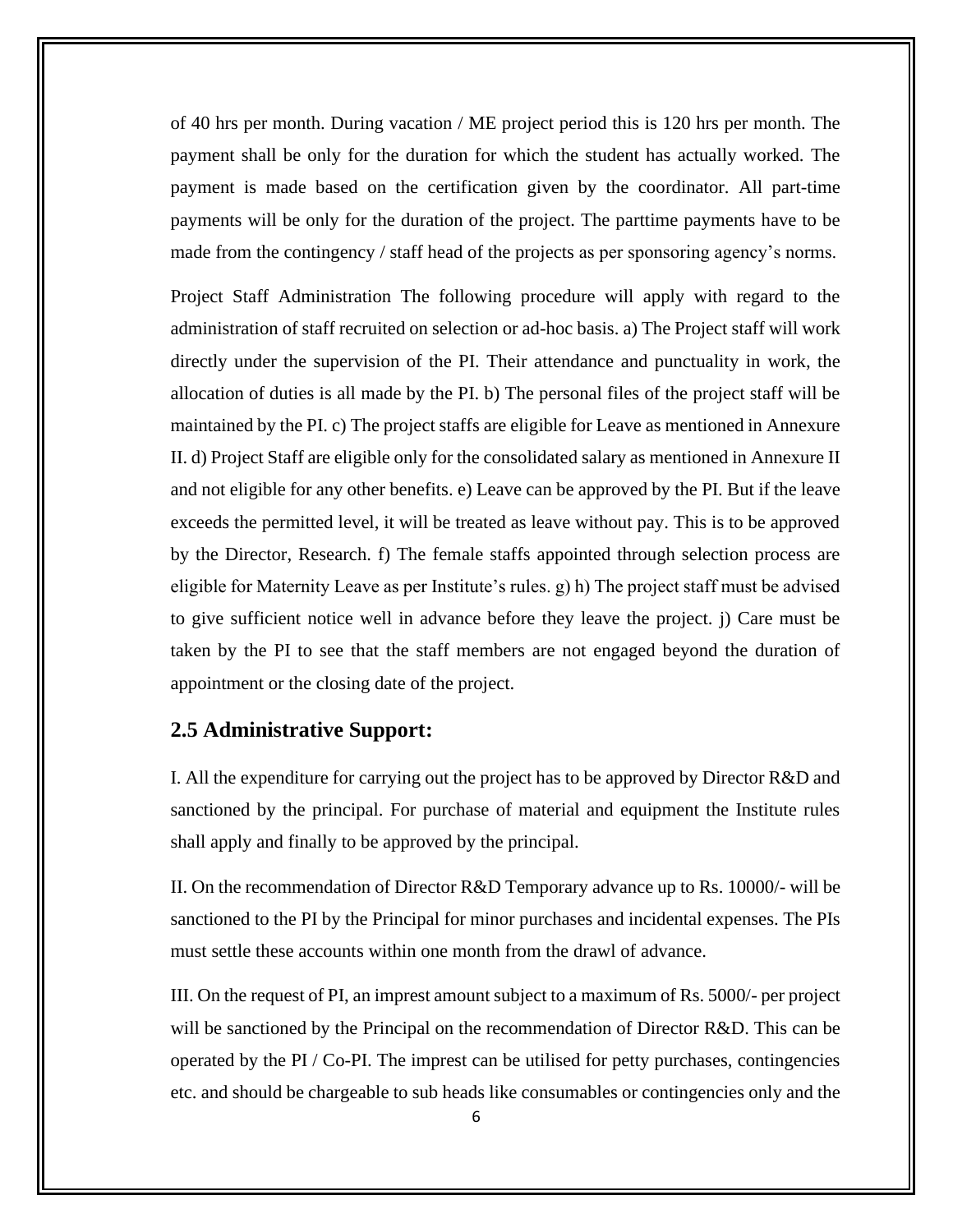specific sub head should be indicated in the accounts. The imprest can be periodically recouped by giving the up-to-date statement of accounts along with all the bills and vouchers duly certified. The accounts can be directly settled with the Accounts Section with a copy to R&D Office.

#### **2.6 Relief in workload to PI and Co-PI(s)**

Those who have got sponsored / consultancy projects may send a request letter for partial relief in departmental workload (teaching and administrative) to the director R&D through HoD. The Director R&D will examine such request case by case and send his recommendations to the Principal for necessary approval.

#### **2.7 Project Accounts:**

a) The project account shall be maintained by the PI and accounts section. The expenditure can be incurred only as per the head of sanction. Any deviation or re-appropriation is possible only with the prior approval of sponsoring agency. Funds also cannot be diverted, for creating the infrastructural facilities without the approval of the funding agency.

b) Whenever funds are to be claimed from the funding agency or bills to be sent against sanction, the same is sent to sponsoring agency by the PI through the Accounts Section with intimation to R&D Office. For release of grants in subsequent years also, the Accounts Section may be approached for necessary statement of Accounts (Provisional or audited as the case may be) and for utilization certificates. Release of grants at the right time is to be ensured by the PI, as deficits in projects will affect the progress of the project.

c) All bills and invoices for payment against purchase order are to be sent to the Accounts Section.All bills duly certified with all the particulars, towards hiring of taxis, purchase of books, travel expenditure of visitors etc. must be sent to the Accounts section.

d) The accounts of the project will be audited every year. Audited Statement of Account and Utilization Certificates will be sent to the sponsors by PI under intimation to the R&D Office.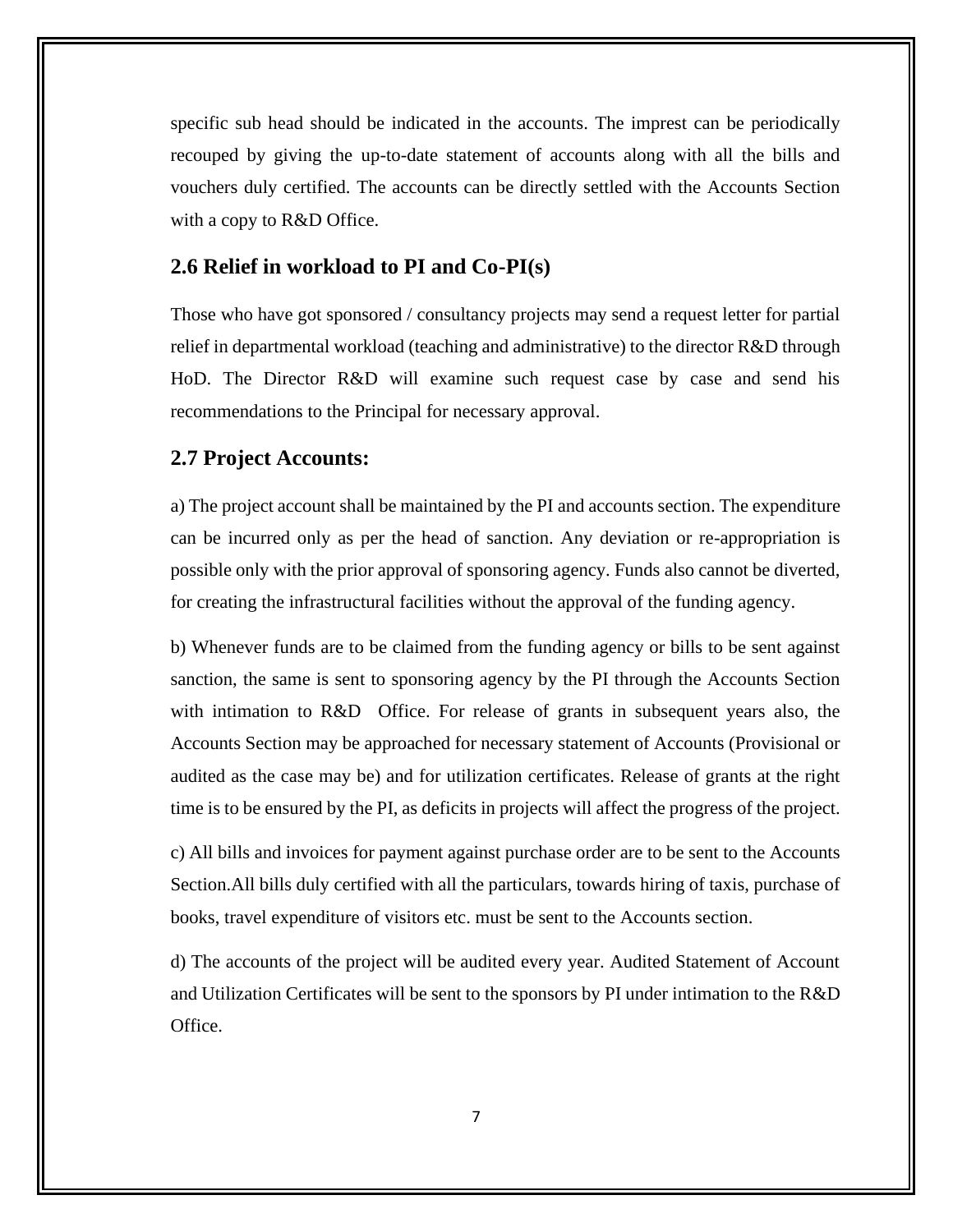#### **2.8 Conferences /Seminars /Workshops:**

The Project Investigators (PIs) can attend Conferences/Seminars workshops in related areas utilizing the project grants. There is no ceiling for registration fee for attending National or International Conference held in India or abroad. Specific approval of the funding agency to utilize the grants for travel abroad is to be obtained.

#### **2.9 Travel:**

The PIs/Consultants are permitted to be away on duty, as required for project work. Prior permission of the Principal / Director R&D in prescribed form sent through the Head of the Department, must be obtained for all such travels. The staff member who will be undertaking the travel has to fill up the approval form. PI and Head of Department / Centre have to countersign the form. This is forwarded to the Principal through Director R&D for approval. Care must be taken by the PI that the total expenditure for travel does not exceed the amount allotted for the purpose. The final TA bill after performing the journey has to be forwarded to the Accounts Section directly. International travel in projects can be permitted only with the concurrence of the Sponsoring Agency. Project staff on tour for field trials etc., can be reimbursed boarding and lodging expenses, on production of certified bills as per Institute's norms.

Prior approval by Principal / Director R&D is needed for the visits abroad by the Project Investigators. Also, they have to make made alternate arrangements for carrying out the projects during their absence and have to submit concurrence letter stating that they will do the project work during their absence.

#### **3. Departmental Research Committee (DRC)**

In order to streamline the research activities and increase the productivity in terms of projects, publications and also improve quality of training programmes, dedicated 'Departmental Research Committee' for each department are established. This facilitates to process / solve day to day research related issues at the departmental level.

The term of the membership of all the members of DRC shall be for a period of two years. Unless otherwise specified minimum three members of the DRC shall form the quorum.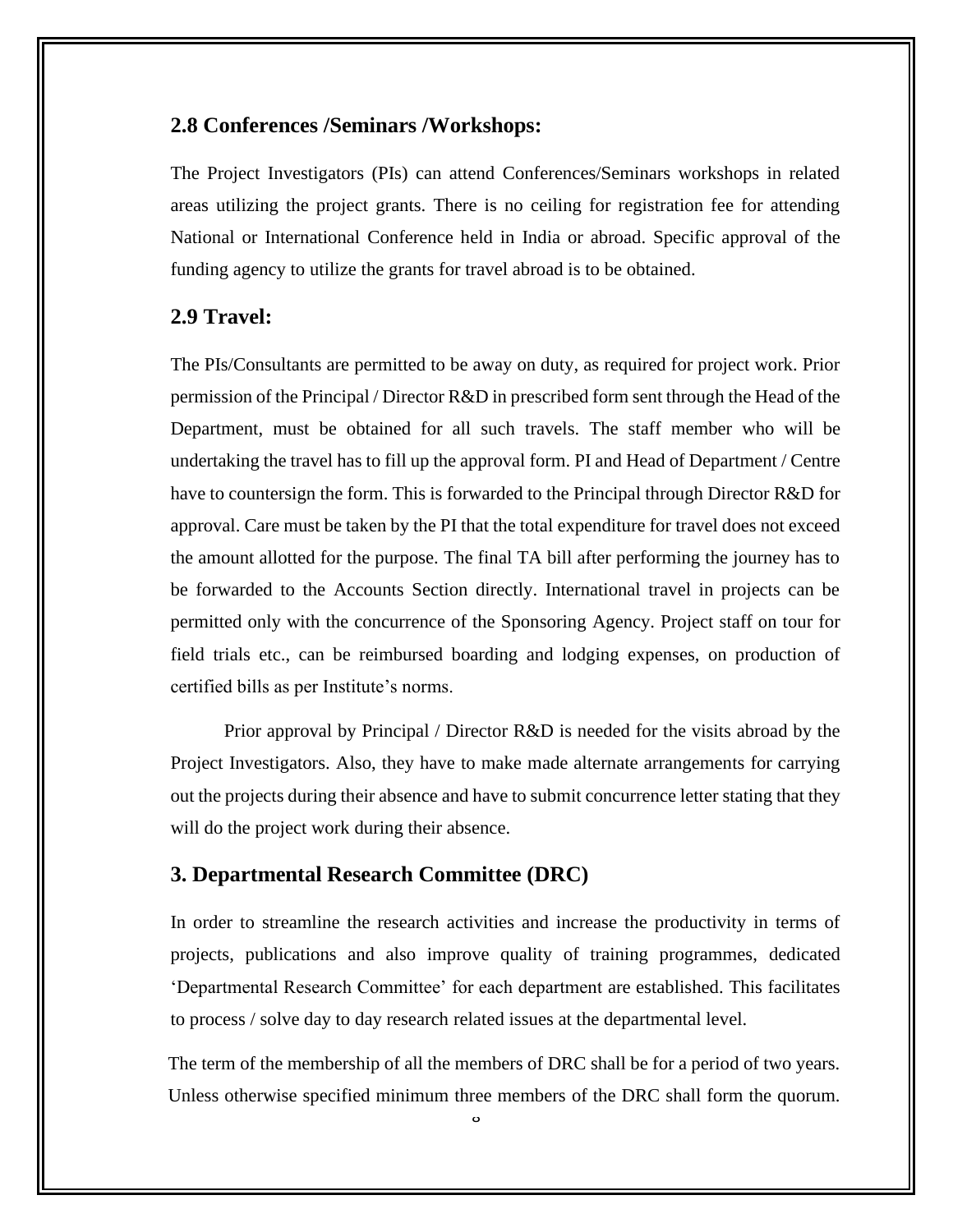The meeting of the DRC shall be held at least once every six months. It may be held frequently depending upon the necessity.

#### Composition of DRC Committee

| <b>hairman</b> | Department BoS will be the Chairman |
|----------------|-------------------------------------|
|                | HoD of the concerned Department     |
|                | One Professor                       |
| <b>Members</b> | One expert from industry            |
|                | One expert from academics           |
| Convenor       | One Associate Professor             |

### **Responsibility of DRC**

- 1. Monitoring and facilitating conduct of quality research in the department, to issue appropriate guidelines to B.E./M.E projects for maintaining quality research and for choosing application oriented projects.
- 2. Promote Research Culture in the Department
- 3. Develop and maintain Departmental research activities
- 4. Develop and maintain a Departmental research publication strategy (in line with the institutional strategy)
- 5. Encouraging faculty to apply for external /In-house funding
- 6. Preparation of Thesis Guidelines
- 7. Inform the thrust Research areas
- 8. Promote the development of national and international links and collaborations with academic institutes and industries.
- 9. For every meeting minutes are to prepared and circulated all the faculty members with a copy to Principal and Director R&D.
- 10. Facilitating lectures by renowned people on latest topics
- 11. Facilitating industrial collaboration and visits
- 12. To oversee the general functioning of Department 'CoE', 'Recognised Research Centre' and 'MoUs'.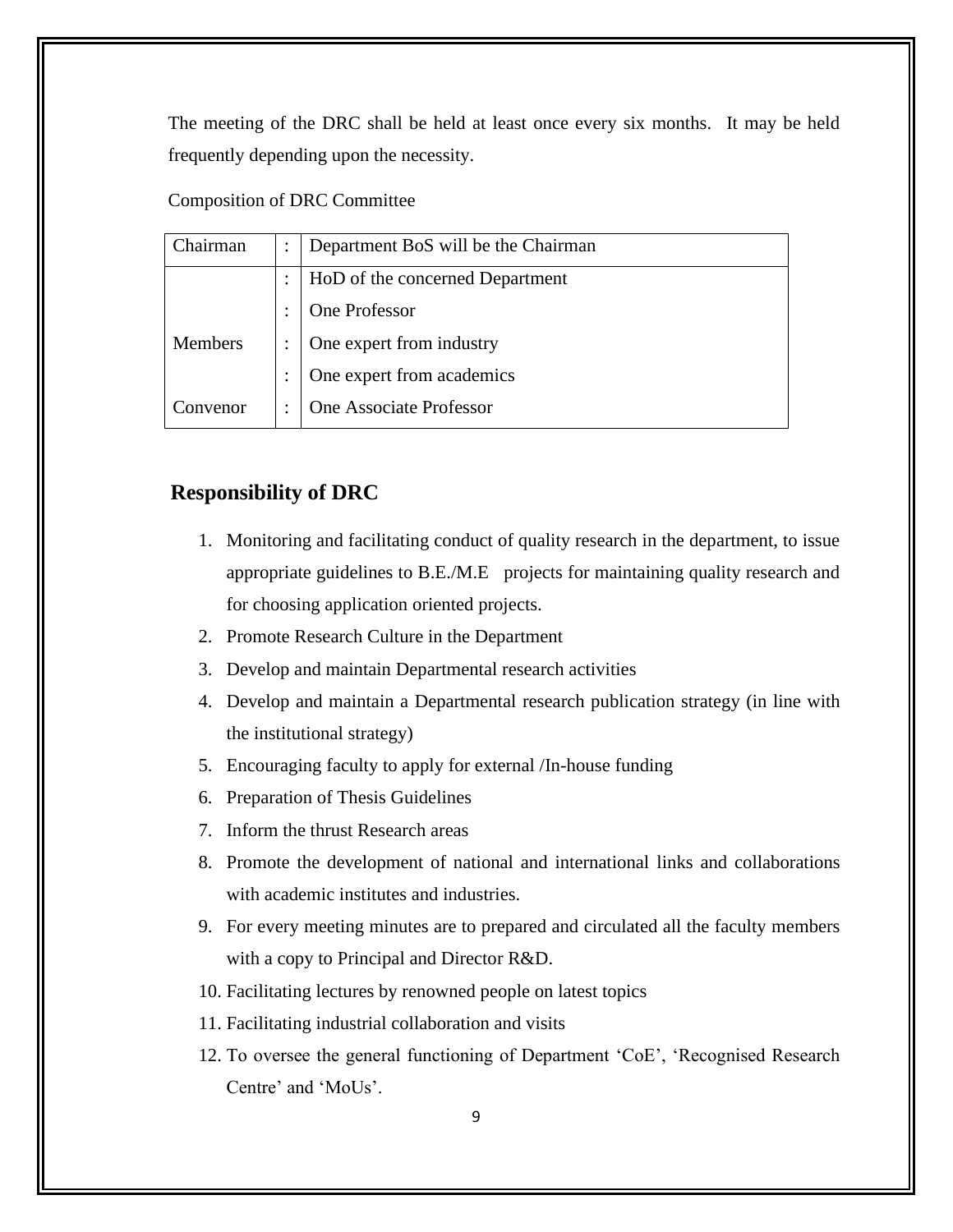Periodically, Director R&D will review the progress of various research activities of the institute with the BoS Chairpersons of various departments and or HoDs. For this, Director R&D will be Chairman of the committee and one of the research coordinators will be the convener of the meeting.

| <b>Annexures</b> |
|------------------|
|------------------|

| Sl. No | <b>Annexures</b> | <b>Description</b>                                                         |  |
|--------|------------------|----------------------------------------------------------------------------|--|
| 1.     | Annexure-A       | <b>Brief Details of Submitted Project Proposals</b>                        |  |
| 2.     | Annexure-B       | Self-Declaration on Status of Projects and Training Programmes             |  |
| 3.     | Annexure-C       | <b>Questionnaire on Submitted Proposals</b>                                |  |
| 4.     | Annexure-D       | Various job / fellowship designations and salary / fellowship<br>structure |  |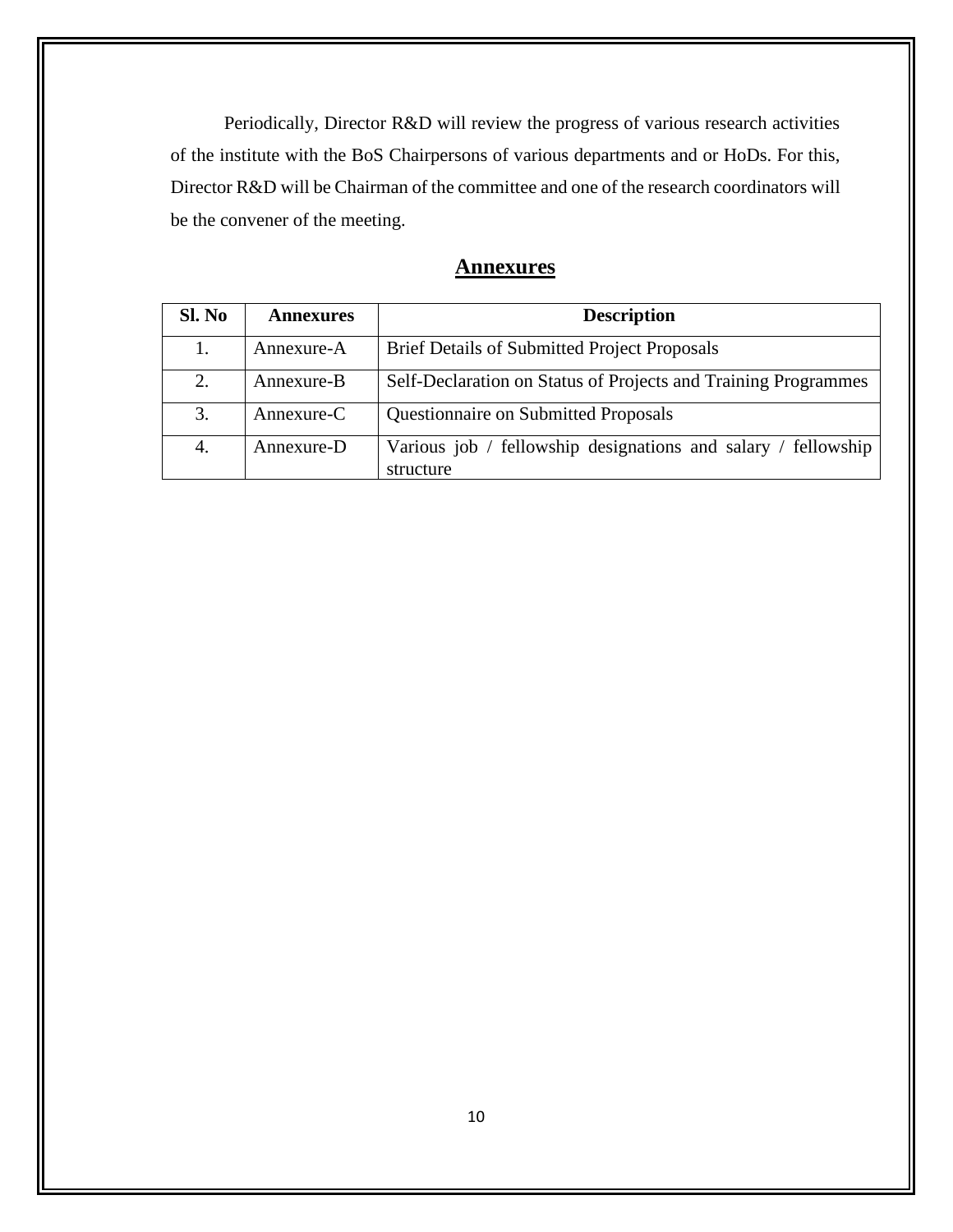

# **Chaitanya Bharathi Institute of Technology Research and Development Centre Research and Entrepreneurship Hub**

## **Annexure A**

Brief Details of Submitted Project Proposals (Which are under consideration by sponsoring agencies)

1. Title : : 2. Department : 3. Name and Designation of PI : 4. Name and Designation of Co-PIs  $\mid$ : 5. Aim of the Project : 6. Duration of the Project : 7. Sponsoring Agency |: 8. Project Fund Amount(Rs.) |: 9. Any Other information :

Date: Signature of PI

Expected time to fill this form: 15 Minutes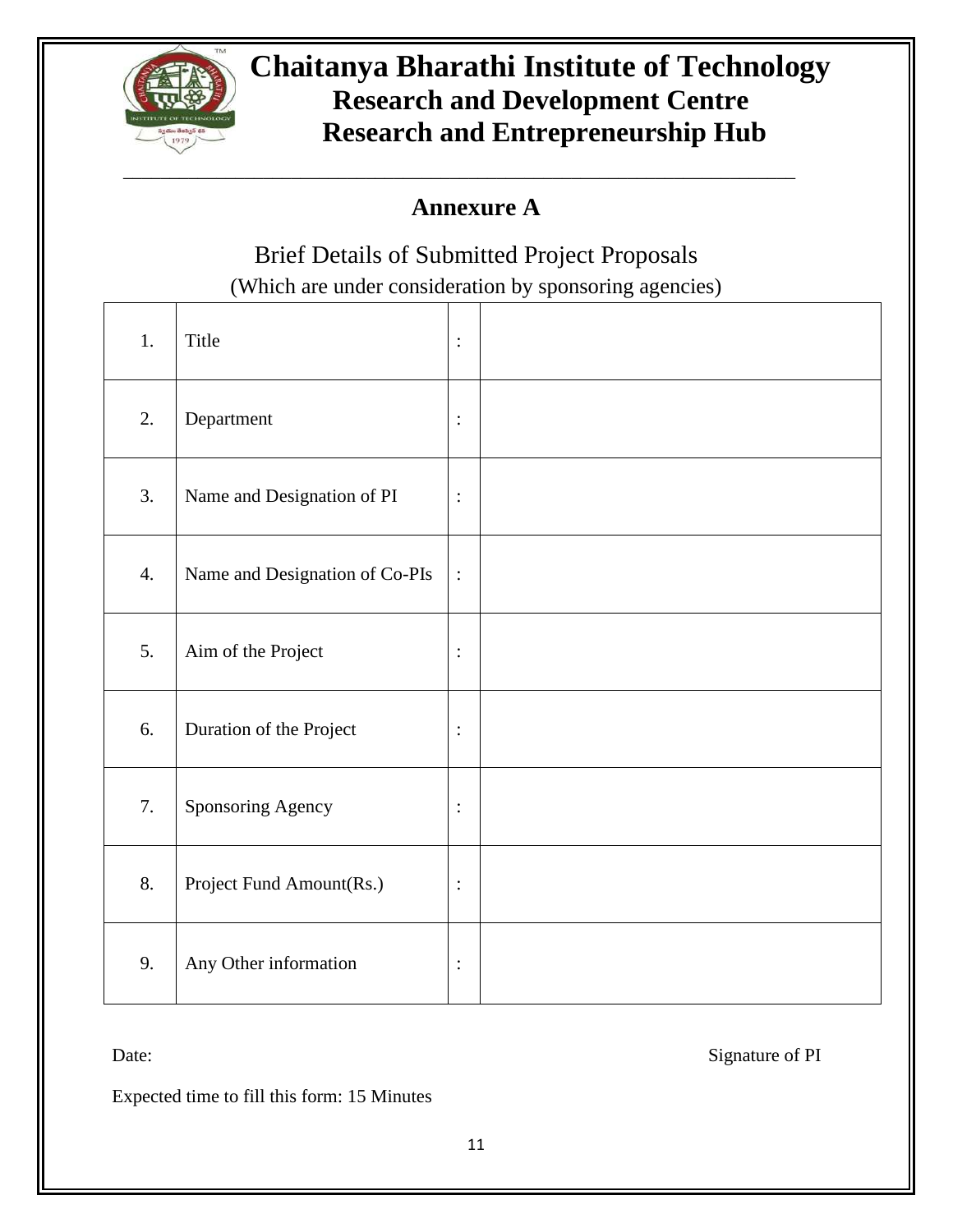

### \_\_\_\_\_\_\_\_\_\_\_\_\_\_\_\_\_\_\_\_\_\_\_\_\_\_\_\_\_\_\_\_\_\_\_\_\_\_\_\_\_\_\_\_\_\_\_\_\_\_\_\_\_\_\_\_\_\_\_\_\_\_\_\_\_\_\_\_\_\_\_\_\_\_ **Chaitanya Bharathi Institute of Technology Research and Development Centre Research and Entrepreneurship Hub**

## **Annexure B**

Self-Declaration on Status of Projects and Training Programs

This is to certify that I have done / organised the following projects / Training Programs at CBIT with the details given below.

|                             | On-going | Completed | <b>Fund Utilization Certificate</b> |               |         |
|-----------------------------|----------|-----------|-------------------------------------|---------------|---------|
| Projects/Programmes         |          |           | Submitted                           | Yet to Submit | Remarks |
| <b>Sponsored Projects</b>   |          |           |                                     |               |         |
| <b>Consultancy Projects</b> |          |           |                                     |               |         |
| <b>Training Programs</b>    |          |           |                                     |               |         |

- Department
- Signature of PI :

Name :

.

Date: Counter signed by HoD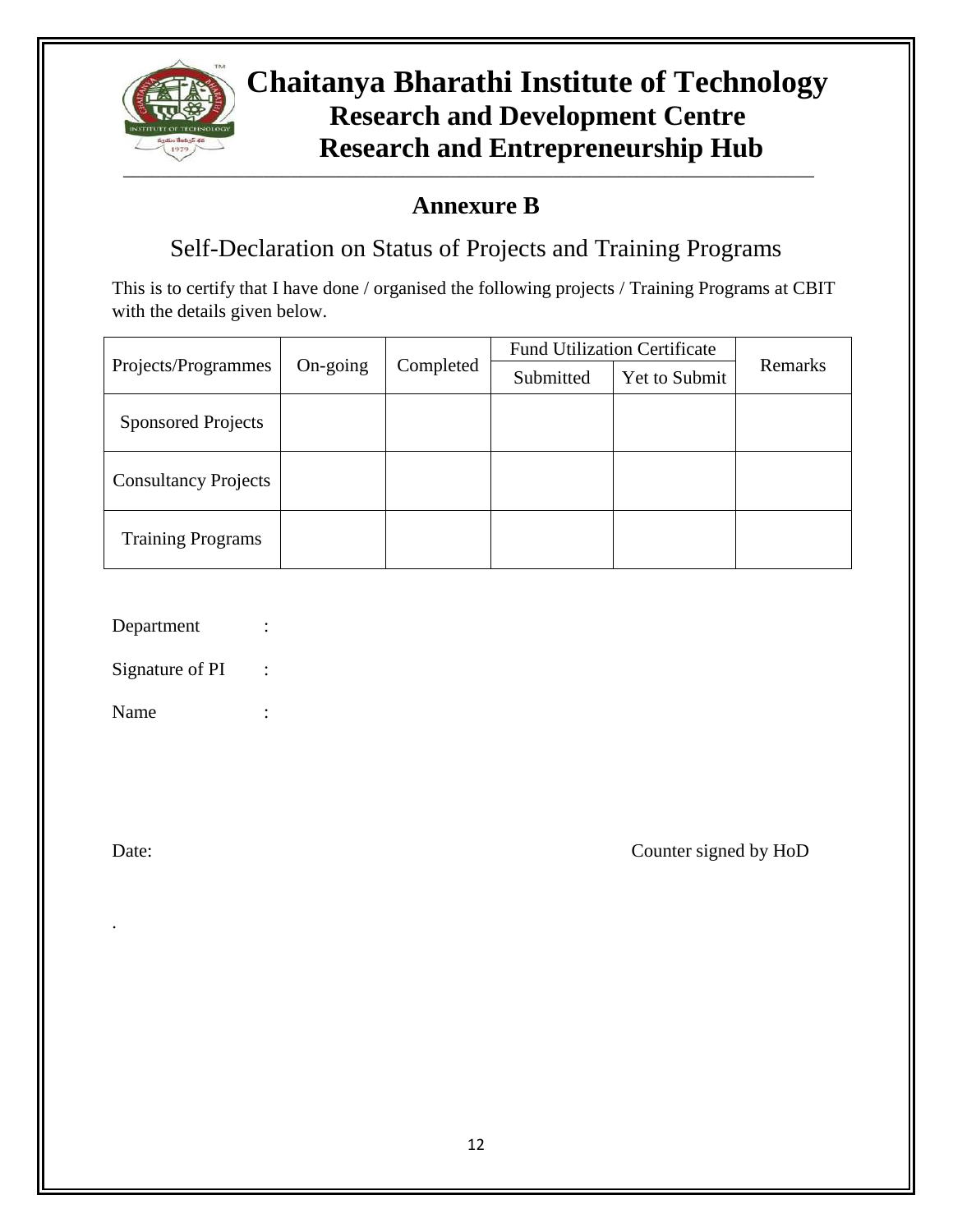| Name of the faculty                                | <b>Questionnaire on Submitted Proposals</b>                                                                                                                                             |
|----------------------------------------------------|-----------------------------------------------------------------------------------------------------------------------------------------------------------------------------------------|
|                                                    |                                                                                                                                                                                         |
| Designation                                        |                                                                                                                                                                                         |
| Department                                         |                                                                                                                                                                                         |
|                                                    | 1. Did you submit the proposal through the proper channel?<br>Yes<br>No                                                                                                                 |
|                                                    | If your answer is 'NO', justify the answer                                                                                                                                              |
|                                                    | 2. Did you receive approval from the head of the institution for the<br>Yes<br>No                                                                                                       |
| sent proposal to sponsoring agency?                | If your answer is 'NO', justify the answer                                                                                                                                              |
| R&D?<br>If your answer is 'NO', justify the answer | 3. Did you receive comments/recommendation letter from Director<br>N <sub>0</sub><br>Yes                                                                                                |
| proposals to sponsoring agencies?<br>institute     | 4. Do you know that approval is necessary from the institute to send<br><b>NA</b><br>Yes<br>No<br>5. Do you have any problem in taking approval from the Head of the<br>Yes<br>No<br>NA |
|                                                    | 6. Any reason for not taking approval from the Institute?<br>Yes<br>No<br>NA<br>If your answer is 'Yes' please justify the answer                                                       |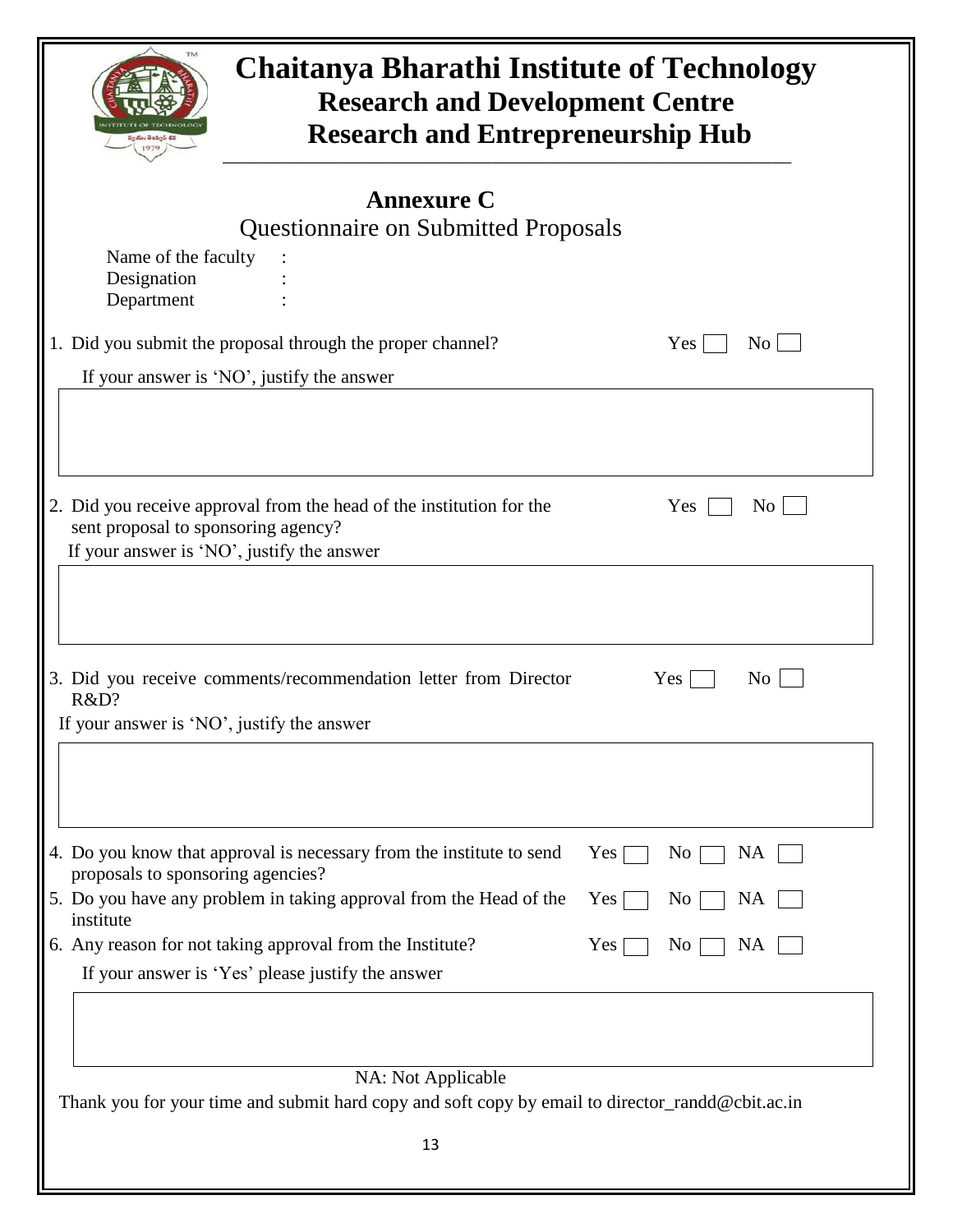

# **Chaitanya Bharathi Institute of Technology Research and Development Centre Research and Entrepreneurship Hub**

## **Annexure D**

Various job / fellowship designations and salary / fellowship structure

| S. No | <b>Designation</b>                                                                            | <b>Educational Qualifications</b>                                                                                                                                                                                                                                                                                                                                                                                                                                                                                                                                                                                        | Salary/<br>Fellowship*<br>per month<br>(Rs) | <b>Remarks</b>    |
|-------|-----------------------------------------------------------------------------------------------|--------------------------------------------------------------------------------------------------------------------------------------------------------------------------------------------------------------------------------------------------------------------------------------------------------------------------------------------------------------------------------------------------------------------------------------------------------------------------------------------------------------------------------------------------------------------------------------------------------------------------|---------------------------------------------|-------------------|
| 1.    | Scientific<br>Administrative<br>Assistant /<br>Field Worker                                   | Graduate degree in any discipline                                                                                                                                                                                                                                                                                                                                                                                                                                                                                                                                                                                        | 18,000+HRA                                  |                   |
| 2.    | Laboratory<br>Assistant /<br>Technician /<br>Project<br>Assistant /<br><b>Field Assistant</b> | B.Sc or 3 years diploma in engineering<br>and technology                                                                                                                                                                                                                                                                                                                                                                                                                                                                                                                                                                 | 20,000+HRA                                  | <b>DST Norms</b>  |
| 3.    | Junior<br>Research<br>Fellow (JRF)                                                            | Post Graduate Degree in Basic Science<br>OR Graduate/Post Graduate Degree in<br>Professional Course selected through a<br>process described through any one of<br>the following:<br>a) Scholars who are selected through<br>National Eligibility Tests - CSIR-<br>UGC NET including lectureship<br>professorship)<br>(Assistant<br>and<br>GATE.<br>selection<br>b)<br>The<br>process<br>through<br>examinations<br><b>National</b><br>level<br>conducted by Central Government<br>Departments and their Agencies and<br>institutions<br>such<br>DST,<br>as<br>DBT,DAE,DOS,DRDO,MHRD,<br>ICAR, ICMR, IIT, IISc, IISER etc | 31,000+HRA                                  | <b>ISRO Norms</b> |
| 4.    | Senior<br>Research<br>Fellow (SRF)                                                            | Qualification prescribed for JRF with<br>two years of research experience                                                                                                                                                                                                                                                                                                                                                                                                                                                                                                                                                | 35,000+HRA                                  |                   |